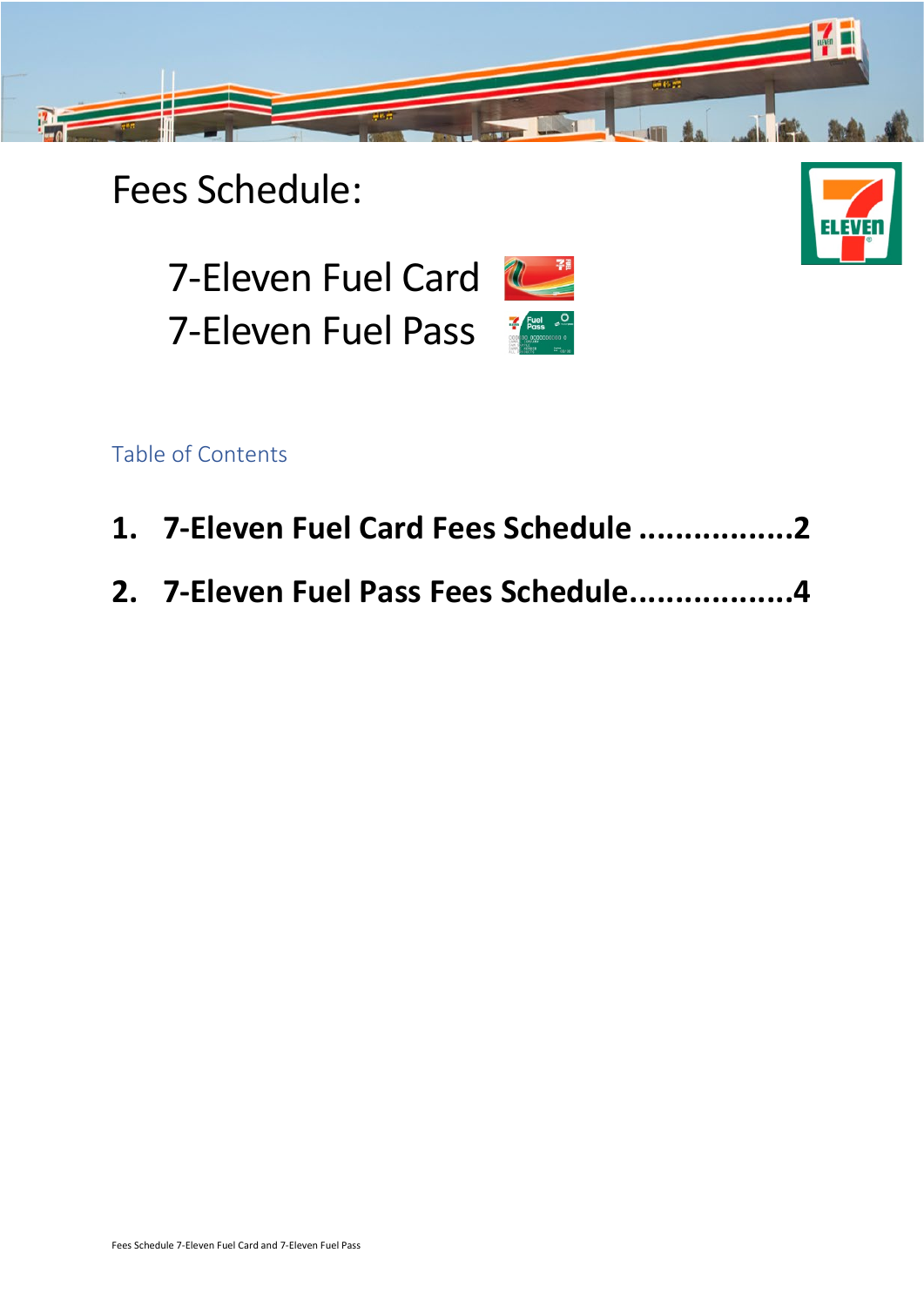

## Fees Schedule



#### <span id="page-1-0"></span>**1. 7-Eleven Fuel Card Fees Schedule**

#### **Standard card fees**

**Card Type Transaction Fee**

**All Cards**  $$0.35$  per transaction

A Billing Administration Fee of (a) 1.3% applies to all Visa and Mastercard payments, and 2.1% to all American Express payments (b) \$1.10 applies to all payments made by cheque. There is no entitlement to a refund or pro rata payment of any fees if an account is closed.

#### **Late payment fees**

| <b>Type</b>                               | Amount                                                      |
|-------------------------------------------|-------------------------------------------------------------|
| <b>Administration fee (late payments)</b> | \$25                                                        |
| Late fee                                  | 2.75% of the overdue amount (or any part thereof) per month |

### **Ancillary fees**

In addition to the fees and charges that you must pay to us under the other provisions of these terms and conditions, you agree to pay us the fees and charges below along with such other fees and charges as we determine and notify to you and we may charge to your account those amounts:

| <b>Type</b>                                              | Amount |
|----------------------------------------------------------|--------|
| Card issue fee (per card)                                | Waived |
| Joining fee                                              | Waived |
| <b>Email statement fee</b>                               | \$0.00 |
| <b>Paper statement fee</b><br>(optional) (per statement) | \$2.00 |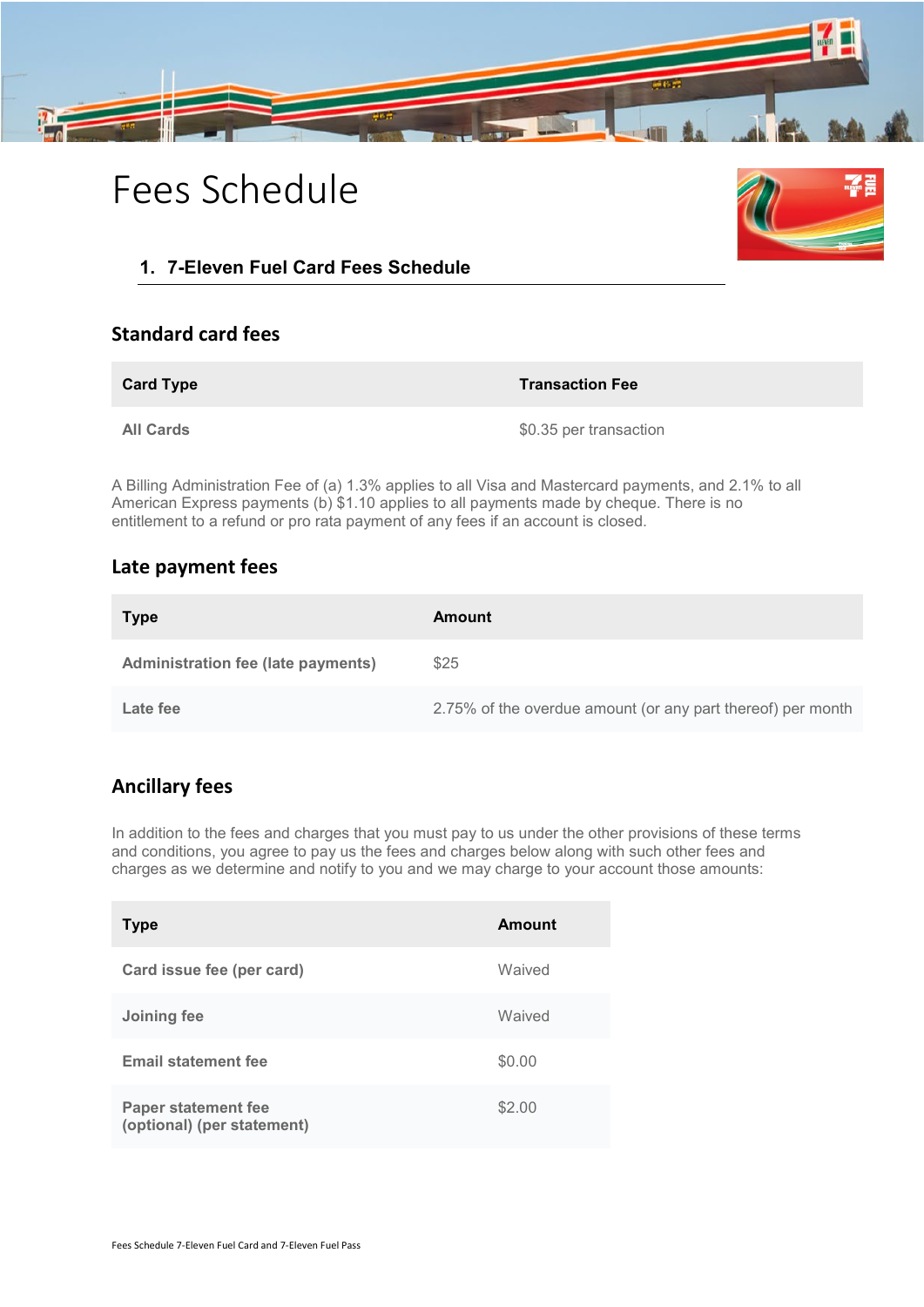

| <b>Type</b>                                                   | Amount  |
|---------------------------------------------------------------|---------|
| <b>Replacement card fee</b><br>(per card)                     | \$2.95  |
| <b>Reconciliation processing fee</b><br>(per hour)            | \$25.00 |
| <b>Exception reporting</b><br>(optional) (per card/month)     | \$1.10  |
| <b>BAS Vehicle reporting</b><br>(optional) (per card/month)   | \$14.00 |
| <b>FBT Assist reporting</b><br>(optional) (per vehicle/annum) | \$22.00 |

Please note all fees listed on this schedule exclude GST.

Paper statement fee is charged on a monthly basis should you request to receive your statements via post.

You may request at any time to receive your statement electronically to avoid this fee.

Replacement card fees are payable per replacement card required to be issued.

Reconciliation processing fees are payable per hour for the time that it takes us to reconcile your accounts.

We may charge to your account, in addition to any other amount payable under these terms and conditions, the amount of any government duties, taxes (including goods and services tax) and charges now or in the future charged or payable in relation to or in connection with:

- Your account;
- Any amount payable under these terms and conditions;
- Any transaction entered into in relation to a card or using a card; or
- The supply of anything (including any goods or services) under these terms and conditions or in connection with your account, whether or not you are principally liable for the duties, taxes or charges.

We reserve the right to vary all fees, charges, discounts at any time by notice to you in writing.